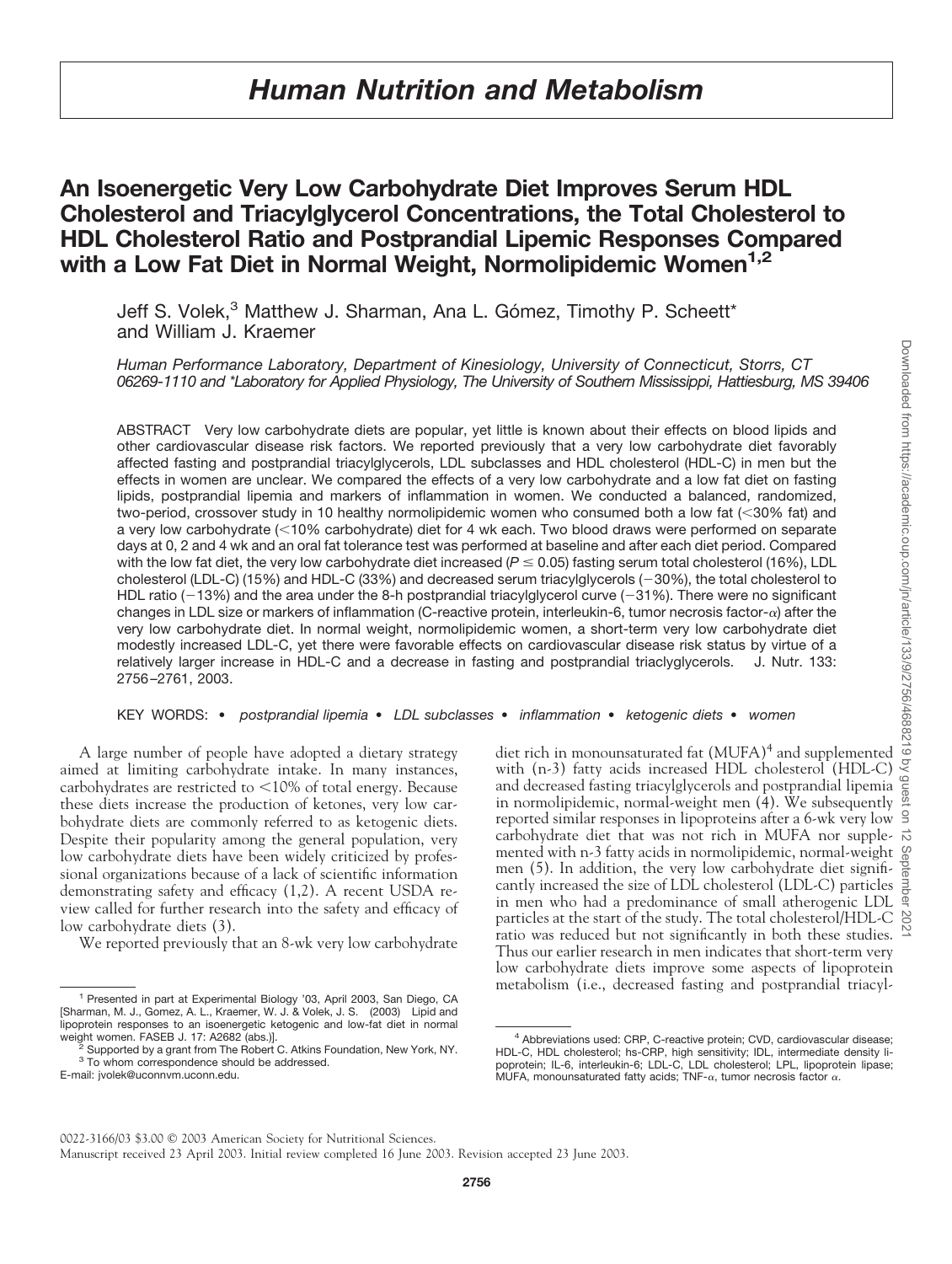glycerols, increased HDL-C and increased LDL size) independent of weight loss. Whether similar effects occur in women remains unclear.

In recent years, it has become apparent that low grade vascular inflammation plays a key role in all stages of the pathogenesis of atherosclerosis (6,7). Several blood markers indicative of endothelial dysfunction and vascular inflammation have recently been found to be associated with future cardiovascular risk including proinflammatory cytokines, such as interleukin-6 (IL-6) and tumor necrosis- $\alpha$  (TNF- $\alpha$ ), and the acute phase reactant C-reactive protein (CRP) (8,9). More than a dozen population-based studies have shown that CRP predicts future cardiovascular events [reviewed in (7)]. Few data exist on the effects of different diets on CRP. Data from a recent study showed a greater reduction in CRP in women after 3 mo of consuming a low energy [5021 kJ (1200 kcal/d)] very low carbohydrate diet than after consuming an energy-matched low fat diet (10). Whether a very low havecarbohydrate diet would have similar advantages over a low fat diet under conditions of weight maintenance is unknown.

Although it is difficult to estimate the number of people who have adopted a low carbohydrate diet, books advocating carbohydrate restriction have collectively sold millions of copies in recent years. Despite this apparent public interest, few studies have examined the effects of very low carbohydrate diets on blood lipids and other biomarkers of cardiovascular disease, making this an important public health issue. The primary purpose of this study was to examine the effects of an isoenergetic very low carbohydrate diet on fasting lipids, postprandial lipemia and markers of inflammation in normalweight, normolipidemic women.

## **SUBJECTS AND METHODS**

**Subjects.** Healthy normal weight  $(BMI < 25 \text{ kg/m}^2)$  normolipidemic women  $(n = 10)$  volunteered to participate in this investigation; 9 were Caucasian and 1 was Asian American. Their physical characteristics were (mean  $\pm$  sD); age, 26.3  $\pm$  6.1 y; body mass, 59.8  $\pm$  4.6 kg; BMI, 22.0  $\pm$  1.8, kg/m<sup>2</sup>; body fat, 26.8  $\pm$  3.0%. The subjects had not lost or gained weight in the previous year. They were not following special diets or regularly consuming nutritional supplements, and they habitually consumed between 22 and 31% of energy as fat (assessed via a 7-d food diary). All subjects were nonsmokers, not prescribed any medication known to affect serum lipoproteins and eumenorrheic, defined as 12 menstrual periods at regular intervals per year. All blood samples were obtained during d 2–4 of the follicular phase to control for possible effects of menstrual phase on lipoproteins, even though the variation is small (11). The study was conducted in accordance with the guidelines of the Institutional Review Board at the University of Connecticut.

*Study design.* A balanced, randomized, two-period, crossover study design was used. Free-living subjects consumed two experimental diets, i.e., a low fat diet and a very low carbohydrate diet. Subjects consumed each diet for 4 wk followed by a 4-wk break before crossing over to the other diet. Subjects consumed their habitual diet during the 4-wk break between feeding periods. Two blood draws were performed on separate days at  $0$ ,  $\tilde{2}$  and  $4$  wk and an oral fat tolerance test was performed at baseline and after each feeding period. The length of the diet periods was sufficient to achieve stabilization of blood lipids based on our prior work (4,5).

*Experimental diets.* Both experimental diets were designed to be isoenergetic. Energy levels were assigned to the nearest 837 kJ (200 kcal)-increment based on resting energy expenditure obtained using indirect calorimetry at the start of the study and appropriate activity factors. Standard diabetic exchange lists were used to ensure a constant energy and macronutrient balance of protein  $(\sim 20\%$  energy), fat ( $\sim$ 25% energy) and carbohydrate ( $\sim$ 55% of energy) during the low fat diet period. The low fat diet was also designed to contain

10% saturated fat and 300 mg cholesterol. Foods encouraged during the low fat diet included whole grains (breads, cereals and pastas), fruit/fruit juices, vegetables, vegetable oils, and low fat dairy and meat products. We developed customized diabetic exchange lists for the very low carbohydrate diet period in order to ensure a constant energy and balance of protein ( $\sim$ 30% energy), fat ( $\sim$ 60% energy) and carbohydrate ( $\sim$ 10% of energy) throughout the day. There were no restrictions on the type of fat from saturated and unsaturated sources or cholesterol levels. For the very low carbohydrate diet, commonly consumed foods included beef (e.g., hamburger, steak), poultry (e.g., chicken, turkey), fish, oils, various nuts/seeds and peanut butter, moderate amounts of vegetables, salads with low carbohydrate dressing, moderate amounts of cheese, eggs, protein powder, and water or low carbohydrate diet drinks. Low carbohydrate bars and shakes (Atkins Nutritionals, Hauppauge, NY) were provided to subjects during the very low carbohydrate diet period. A daily multivitamin/mineral complex (Top Care; Topco Assoc., Skokie, IL) that provided micronutrients at levels  $\leq$ 100% of the recommended dietary allowance was given to subjects during both experimental periods.

All subjects received extensive initial instruction and follow-up by registered dietitians on how to translate foods/meals into diabetic exchanges. Subjects were also provided with a packet outlining specific lists of appropriate foods, recipes and sample meal plans that were compatible with their individual preferences for both experimental periods. Subjects received follow-up counseling on a weekly basis during which time compliance was assessed and further dietetic education provided. Body mass was monitored weekly and the energy level adjusted if body mass fluctuated  $>1$  kg from the previous visit.

Et adjusted in body mass inicidated  $>1$  kg from the previous visit.<br>Subjects received thorough instructions for completing detailed  $\frac{8}{5}$ weighed food records during wk 1, 2 and 4 of each experimental weighed food records during wk 1, 2 and 4 of each experimental  $\frac{1}{9}$  period (21 d total). Food measuring utensils and scales were provided  $\frac{3}{5}$ to subjects to ensure accurate reporting of the amounts of foods and beverages consumed. Food diaries were analyzed for energy and macro/micronutrient content (NUTRITIONIST PRO, Version 1.3; First Databank, The Hearst Corporation, San Bruno, CA). When analyzing foods using standard nutrient databases, the sum of saturated, monounsaturated and polyunsaturated fat is less than the total fat grams presumably because total fat includes glycerol, *trans* fatty acids and other minor lipid components. To ensure that carbohydrates were restricted throughout the very low carbohydrate diet period, subjects tested their urine daily using reagent strips (Bayer, Elkhart, IN). The test is specific for acetoacetic acid, which produces a relative color change when it reacts with nitroprusside.

*Blood collection.* Blood samples were obtained on two separate days before, at the midpoint and after each 4-wk period. Samples were obtained after an overnight fast and abstinence from alcohol and strenuous exercise for 24 h. Subjects reported to the laboratory between 0700 and 0900 h, rested quietly for 10 min in the supine  $\vec{\omega}$ position; the blood sample, obtained from an antecubital vein, was then separated by centrifugation at 1500 *g* for 15 min at 4°C and stored at  $-80^{\circ}$ C for subsequent analysis.

*Oral fat tolerance test.* An oral fat tolerance test was performed after each experimental period using standard procedures in our laboratory (4,5). Subjects arrived at the laboratory after a 12-h overnight fast and abstinence from alcohol and strenuous exercise for 24 h. A flexible catheter was inserted into a forearm vein and after a 10-min stabilization period, two blood samples (10 min apart) were collected for determination of triacylglycerols. The test meal (150 mL heavy whipping cream, sugar-free pudding, 5 mL canola oil, 28.5 g macadamia nuts) was then consumed. This meal provided 3.55 MJ, 13% carbohydrate, 3% protein, 84% fat, 38 g saturated fat, 33 g monounsaturated fat, 4 g polyunsaturated fat and 207 mg cholesterol. Postprandial blood samples were obtained immediately after the meal and hourly for a total of 8 h. Subjects rested quietly in a seated position and consumed exactly 1 L of water only during the 8 h postprandial period.

 $Serum lipids.$  Serum  $(\sim 3 \text{ mL})$  was sent to a certified medical laboratory (Quest Diagnostics, Wallingford, CT) for determination of total cholesterol, HDL-C and triacylglycerol concentrations using automated enzymatic procedures (Olympus America, Melville, NY).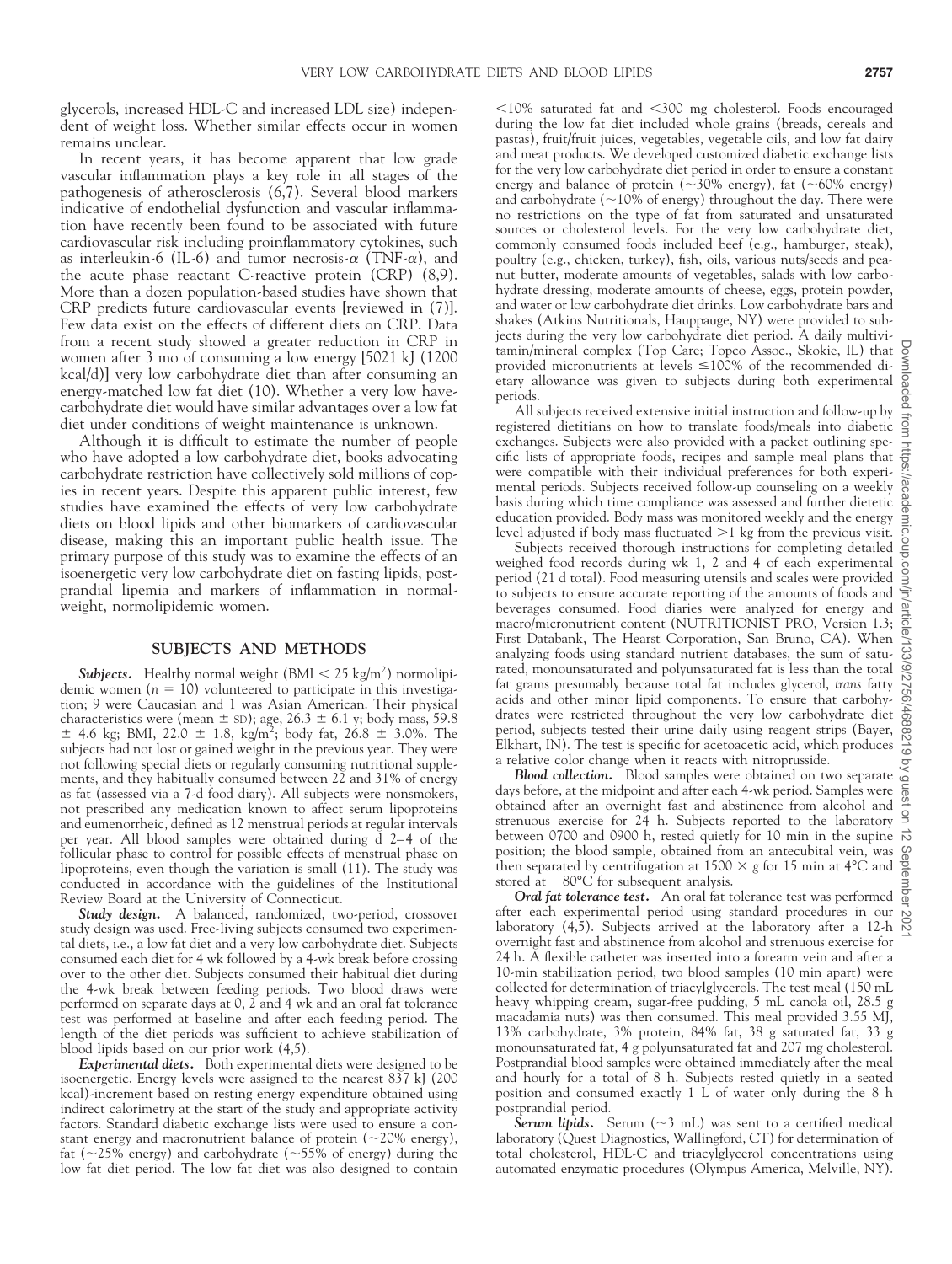The Friedwald formula was used to calculate LDL-C (12): [LDL-C  $t =$  total cholesterol – (HDL-C + triacylglycerol/5)], which was then converted to mmol/L by dividing by 38.7.

*LDL subclasses.* LDL particle size was determined using nongradient polyacrylamide gel electrophoresis (Lipoprint LDL System; Quantimetrix, Redondo Beach, CA). The method was described in detail in a recent publication by our laboratory (5) and others (13) and validated against nondenaturing gradient gel electrophoresis and NMR spectroscopy (14). Seven bands of LDL, three bands of intermediate density lipoprotein (IDL) and VLDL were quantitatively evaluated using computer software (NIH imaging software, utilizing the Lipoprint LDL macro). The percentage of LDL, IDL and VLDL in each band and mean and peak LDL particle diameter are reported.

*High sensitivity C-reactive protein (hs-CRP) and proinflammatory cytokines.* Plasma for the determination of the acute-phase reactant hs-CRP was mixed with a diluent to provide optimum pH and ionic strength for the formation of antigen-antibody complexes. The mixture was then added to a suspension of latex-beads coated with specific antibody to human CRP and the degree of lightscattering determined on a Dade-Behring Model 2400 nephelometer (Marburg, Germany). The detection limit of the method is 0.15 mg/L, and the method is linear up to concentrations of 200 mg/L. Proinflammatory cytokines IL-6 and  $\text{TNF-}\alpha$  were determined in duplicate using a high sensitivity ELISA (HS600 and HSTA50, R&D Systems, Minneapolis, MN) with a VersaMax tunable microplate reader with SoftMax Pro data reduction software (Molecular Devices, Sunnyvale, CA). The sensitivity of the IL-6 assay was 0.094 ng/L and the intra-assay CV was 8.55%. The sensitivity of the TNF- $\alpha$  assay was 0.18 ng/L and the intra-assay CV was 10.97%.

*Statistical analysis.* All statistical analyses were done with Statistica software, version 5.5 (StatSoft, Tulsa, OK). Means for serum lipids and lipoproteins were calculated from both fasting samples obtained at each time point and used for statistical analysis. A two-way ANOVA with repeated measures was used to evaluate changes over time (pre-, mid-, post-) and diet condition (low fat and very low carbohydrate) for all blood concentrations. Triacylglycerol total area under the curve (AUC) was calculated from individual values obtained during the oral fat tolerance test using the trapezoidal method and analyzed using a one-way, repeated-measures ANOVA. Significant main effects or interactions were further analyzed using a Tukey's post-hoc test. Changes during each of the two diet periods were compared using dependent *t* tests. Relationships between variables were examined using Pearson's product-moment correlation coefficient. The  $\alpha$ -level for significance was set at 0.05.

### **RESULTS**

All dietary macronutrients differed significantly when women consumed the very low carbohydrate diet compared with the low fat diet with the exception of dietary energy (**Table 1**). We achieved our goals for each diet with 19% of total energy coming from fat for the low fat diet and 10% of total energy coming from carbohydrate for the very low carbohydrate diet. All subjects were in ketosis throughout consumption of the very low carbohydrate diet as indicated by color changes on the urinary reagent strips (data not shown). There were small, significant decreases in body mass during both treatments, but the changes did not differ between the very low carbohydrate  $(-1.2 \pm 0.8 \text{ kg})$  and the low fat  $(-0.8$  $\pm$  1.0 kg) diet periods.

*Serum lipids.* There were significant diet by time interaction effects for all serum lipids and the total cholesterol/ HDL-C ratio **(Table 2**). Total cholesterol was significantly increased after 2 wk  $(+17%)$  and remained significantly elevated at wk  $4 (+16%)$  of the very low carbohydrate diet. Total cholesterol was significantly reduced at wk  $2(-6%)$  but did not differ at wk 4 of the low fat diet. Serum LDL-C followed the same pattern as total cholesterol and was significantly increased after 2 wk  $(+16%)$  and remained significantly elevated at 4 wk  $(+15%)$  of the very low carbohydrate diet.

## **TABLE 1**

*Daily intakes by normal weight women of dietary energy and nutrients during very low carbohydrate and low fat diet periods*1,2

| Nutrient                  |           | Very low carbohydrate | Low fat                       |
|---------------------------|-----------|-----------------------|-------------------------------|
| Energy, MJ                | $7.5 \pm$ | 1.1                   | $6.6 \pm 1.2$                 |
| Protein, q                | 128<br>土  | 19#                   | 68<br>±10                     |
| Protein, % of energy      | 29<br>土   | 2#                    | 17<br>± 4                     |
| Carbohydrate, q           | 43<br>土   | 8#                    | 249<br>± 59                   |
| Carbohydrate, % of energy | 10<br>土   | 2#                    | 62<br>± 6                     |
| Sugar, g                  | 12<br>土   | 3#                    | 97<br>± 28                    |
| Total fat, g              | 118<br>土  | 21#                   | ± 12<br>34                    |
| Total fat, % of energy    | 60<br>土   | 3#                    | 19<br>- 5<br>土                |
| Saturated fat, q          | 41<br>土   | 9#                    | $\overline{4}$<br>10<br>$\pm$ |
| Monounsaturated fat, q    | 35<br>土   | 7#                    | 9<br>土<br>$\overline{4}$      |
| Polyunsaturated fat, q    | 20<br>土   | 5#                    | 6<br>- 3<br>土                 |
| Alcohol, % of energy      | 1<br>土    | 2#                    | 2<br>- 2<br>土                 |
| Cholesterol, mg           | 650       | ± 206#                | 123<br>±72                    |
| Dietary Fiber, g          | 12<br>土   | 5#                    | 20<br>$\overline{7}$<br>土     |

1 Values are means  $\pm$  SD;  $n = 10$ . # Different from low fat at that time  $P \leq 0.05$ .

2 The analysis was performed on 21 d of diet records during each diet.

LDL-C was significantly reduced at wk 2  $(-14\%)$  but did not differ at wk 4 of the low fat diet. Serum HDL-C was significantly increased at wk 2  $(+31%)$  and remained significantly elevated at wk 4  $(+33%)$  of the very low carbohydrate diet. HDL-C did not differ after the low fat diet. Serum triacylglycerols were significantly decreased after  $4 \text{ wk } (-33\%)$  of the very low carbohydrate diet. Serum triacylglycerols were significantly increased at wk 2 (+44%) but did not differ at wk 4 of the low fat diet. Although total cholesterol was moderately increased after the very low carbohydrate diet, the proportionally larger increase in HDL-C significantly decreased the total cholesterol/HDL-C ratio after  $4 \text{ wk } (-13\%).$ 

*LDL subclasses.* There were no changes in the relative percentage or concentration of LDL subclasses after consumption of either diet **(Table 3)**. There was a significant decrease  $\frac{6}{5}$  in the percentage of VLDL and IDL-B after the very low in the percentage of VLDL and IDL-B after the very low carbohydrate diet. There was a significant association between peak LDL size at the start of the study and the change in LDL peak size with the very low carbohydrate  $(r = 0.76)$  and low fat (*r* 0.71) diets **(Fig. 1**). Three of the 10 women started the very low carbohydrate diet with a predominance of small LDL particles (i.e., pattern B) and they each demonstrated moderate to large increases in peak LDL size (i.e., 26.9 to 27.6, 26.6  $\frac{8}{60}$ to 27.3 and 26.4 to 27.6 nm).

**Oral fat tolerance test.** Triacylglycerols values generally peaked  $\sim$ 2 h after the meal and gradually returned to baseline after 7–8 h **(Fig. 2**). There were significant time and diet condition  $\times$  time interaction effects. Compared with the total postprandial triacylglycerol AUC at baseline  $(9.4 \pm 3.1)$  $mmol/L \times 8 h$ , there was a significantly lower response after consumption of the very low carbohydrate diet (7.9  $\pm$  2.7 mmol/L  $\times$  8 h) but not the low fat diet (10.3  $\pm$  3.3 mmol/L  $\times$  8 h).

*High sensitivity C-reactive protein (hs-CRP) and proinflammatory cytokines.* There were no significant effects of either diet on hs-CRP (very low carbohydrate,  $0.98 \pm 0.23$  to  $0.85 \pm 0.24$  mg/L; low fat,  $0.87 \pm 0.33$  to  $0.83 \pm 0.34$  mg/L), IL-6 (very low carbohydrate,  $1.91 \pm 1.14$  to  $1.03 \pm 0.43$  ng/L; low fat, 2.40  $\pm$  1.50 to 0.96  $\pm$  0.41 ng/L), or TNF- $\alpha$  (very low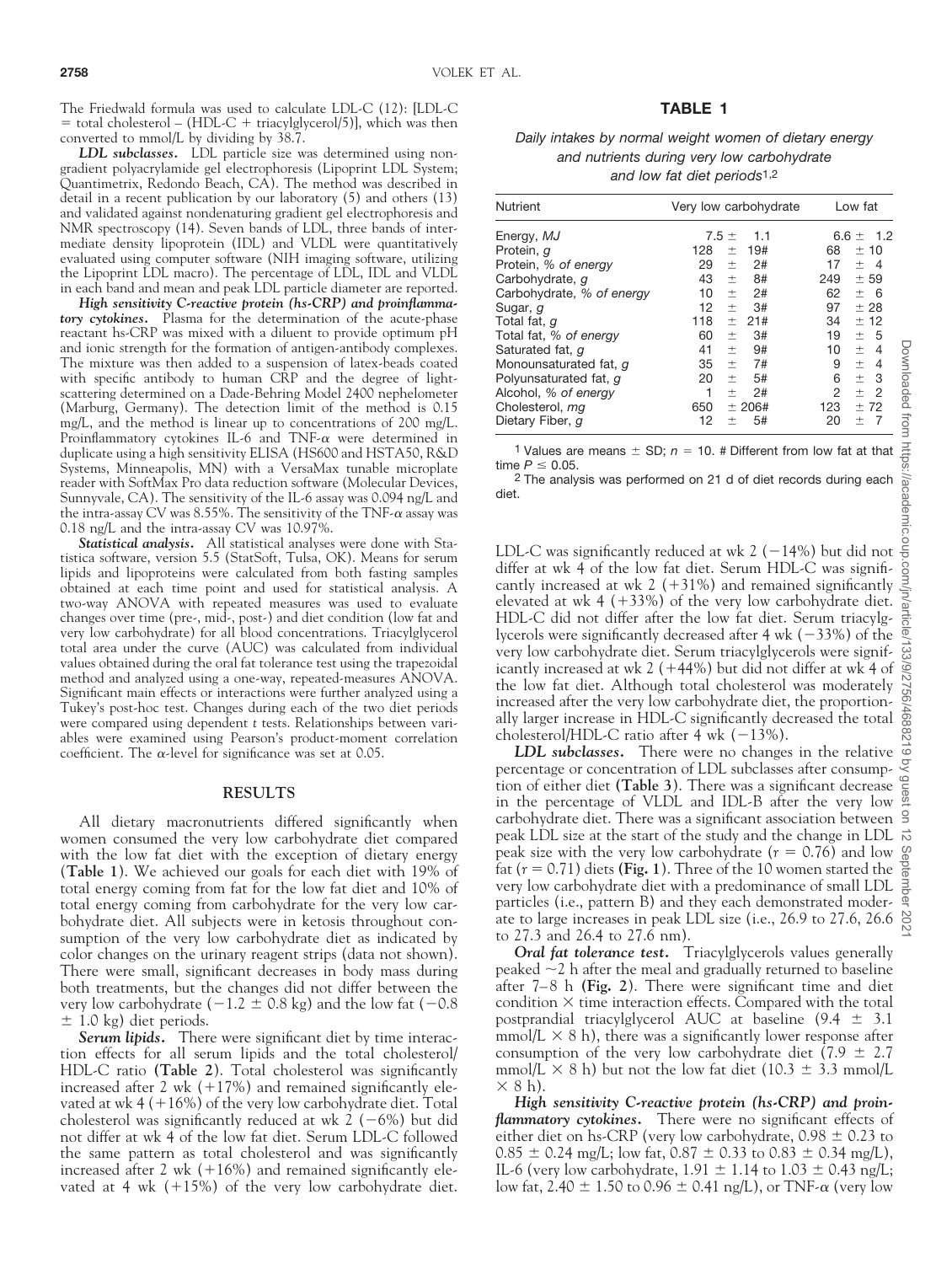*Serum lipids in normal weight women consuming very low carbohydrate and low fat diets*1

|                           |                 | Very low carbohydrate          |                                |                 | Low fat           |                    |                |
|---------------------------|-----------------|--------------------------------|--------------------------------|-----------------|-------------------|--------------------|----------------|
|                           | wk 0            | wk 2                           | wk 4                           | wk 0            | wk 2              | wk 4               | $P$ -value $2$ |
| Total cholesterol, mmol/L | $4.61 \pm 0.88$ | $5.39 \pm 0.52$ <sup>*</sup> # | $5.34 \pm 0.89^*$ #            | $4.78 \pm 0.91$ | $4.46 \pm 0.70^*$ | $4.53 \pm 0.88$    | < 0.0001       |
| $LDL-C3$ mmol/L           | $2.94 \pm 0.66$ | $3.41 \pm 0.37$ <sup>*</sup> # | $3.37 \pm 0.62$ <sup>*</sup> # | $3.11 \pm 0.72$ | $2.70 \pm 0.52^*$ | $2.96 \pm 0.67$ \$ | 0.0001         |
| HDL-C, mmol/L             | $1.28 \pm 0.29$ | $1.67 \pm 0.33$ <sup>*</sup> # | $1.69 \pm 0.38$ <sup>*</sup> # | $1.30 \pm 0.28$ | $1.24 \pm 0.29$   | $1.20 \pm 0.24$    | < 0.0001       |
| Triacylglycerol, mmol/L   | $0.86 \pm 0.32$ | $0.69 \pm 0.17$ #              | $0.60 \pm 0.14$ <sup>*</sup> # | $0.79 \pm 0.60$ | $1.14 \pm 0.59^*$ | $0.82 \pm 0.28$    | 0.0290         |
| Total cholesterol/HDL-C   | $3.72 \pm 0.76$ | $3.33 \pm 0.56$                | $3.25 \pm 0.54^*$              | $3.77 \pm 0.67$ | $3.73 \pm 0.77$   | $3.86 \pm 0.70$    | 0.0437         |
| LDL-C/HDL-C               | $2.39 \pm 0.63$ | $2.13 \pm 0.52$                | $2.08 \pm 0.50$                | $2.48 \pm 0.64$ | $2.26 \pm 0.54$   | $2.53 \pm 0.60$    | 0.0897         |

1 Values are mean  $\pm$  SD,  $n = 10$ . \* Different from wk 0,  $P \le 0.05$ ; \$ different from wk 2,  $P \le 0.05$ ; # different from low fat at that time,  $P \le 0.05$ . 2 *P*-value for interaction between diet and time.

3 LDL-C, LDL cholesterol; HDL-C, HDL cholesterol.

carbohydrate,  $7.50 \pm 0.74$  to  $5.99 \pm 0.38$  ng/L; low fat, 7.90  $\pm$  0.97 to 7.29  $\pm$  0.62 ng/L).

## **DISCUSSION**

Very low carbohydrate diets have been criticized because of concerns related to adverse effects on cardiovascular disease (CVD), yet few studies have directly evaluated the effects on circulating risk factors for CVD to support this view (15). The results of this study show that a very low carbohydrate diet favorably affects fasting and postprandial triacylglycerols, HDL-C and the total cholesterol/HDL-C ratio in normalweight normolipidemic women who were in energy balance and who did not alter their level of physical activity. The results are consistent with responses in men under similar conditions (4,5). There were no significant effects of the very low carbohydrate diet on LDL subclasses and markers of inflammation.

The pattern of increased total cholesterol, LDL-C and HDL-C after a very low carbohydrate diet in normal-weight women is consistent with our prior work in normal-weight men (4,5). However, there were differences in the relative

## **TABLE 3**

*Low density lipoprotein subclass concentrations in normalweight women consuming very low carbohydrate and low fat diets*1

|                      |                | Very low carbohydrate         | Low fat        |                |  |  |
|----------------------|----------------|-------------------------------|----------------|----------------|--|--|
| Lipoprotein fraction | wk 0           | wk 4                          | wk 0           | wk 4           |  |  |
|                      | $\%$           |                               |                |                |  |  |
| VLDL <sup>2</sup>    | $11.4 \pm 2.3$ | $8.0 \pm 2.2$ <sup>*</sup> #  | $12.8 \pm 4.1$ | $11.3 \pm 3.2$ |  |  |
| IDL-C                | $10.3 \pm 3.7$ | $7.9 \pm 1.5$                 | $10.2 \pm 2.3$ | $10.1 \pm 1.7$ |  |  |
| IDL-B                | $5.2 \pm 1.4$  | $4.7 \pm 1.6$ *#              | $5.3 \pm 0.9$  | $5.8 \pm 1.2$  |  |  |
| <b>IDL-A</b>         | $7.6 \pm 3.5$  | $7.5 \pm 3.4$                 | $5.8 \pm 2.9$  | $7.3 \pm 2.8$  |  |  |
| LDL-1                |                | $20.8 \pm 6.6$ 22.3 $\pm$ 5.4 | $18.8 \pm 4.6$ | $20.6 \pm 4.3$ |  |  |
| LDL-2                |                | $10.6 \pm 6.2$ 12.3 $\pm$ 5.5 | $12.8 \pm 6.9$ | $13.7 \pm 6.8$ |  |  |
| $LDL-3$              | $1.3 \pm 1.9$  | $2.0 \pm 2.4$                 | $2.2 \pm 2.0$  | $2.1 \pm 2.8$  |  |  |
| LDL-4                | $0.2 \pm 0.4$  | $0.3 \pm 0.6$                 | $0.3 \pm 0.6$  | $0.2 \pm 0.7$  |  |  |
| LDL-5                | $0.0 \pm 0.0$  | $0.0 \pm 0.0$                 | $0.1 \pm 0.2$  | $0.0 \pm 0.0$  |  |  |
| Peak LDL size, nm    |                | $27.5 \pm 0.7$ 27.6 $\pm$ 0.5 | $27.3 \pm 0.7$ | $27.2 \pm 6.8$ |  |  |
| Mean LDL size, nm    |                | $27.1 \pm 0.4$ 27.0 $\pm$ 0.4 | $26.9 \pm 0.4$ | $27.0 \pm 0.4$ |  |  |

1 Values are mean  $\pm$  SD,  $n = 10$ . \* Different from wk 0,  $P \le 0.05$ ; # different from low fat at that time,  $P \leq 0.05$ .

 $2 P < 0.05$  for the interaction between diet and time.

magnitude of the increases. After a 6-wk very low carbohydrate diet period in normal-weight men, total cholesterol, LDL-C and HDL-C increased 5, 4 and 12%, respectively (5). Corresponding changes in this study were 16, 15 and 33%. In both normal-weight men and women, a very low carbohydrate diet causes a disproportional increase in HDL-C such that the total cholesterol/HDL-C is reduced, particularly in normalweight women. A low HDL-C concentration is strongly and



**FIGURE 1** Relationship between baseline peak LDL size and the change in peak LDL after 4 wk of consuming very low carbohydrate (*r* 2  $= 0.58; P < 0.05$ ) and low fat ( $r^2 = 0.50; P < 0.05$ ) diets in normalweight women  $(n = 10)$ .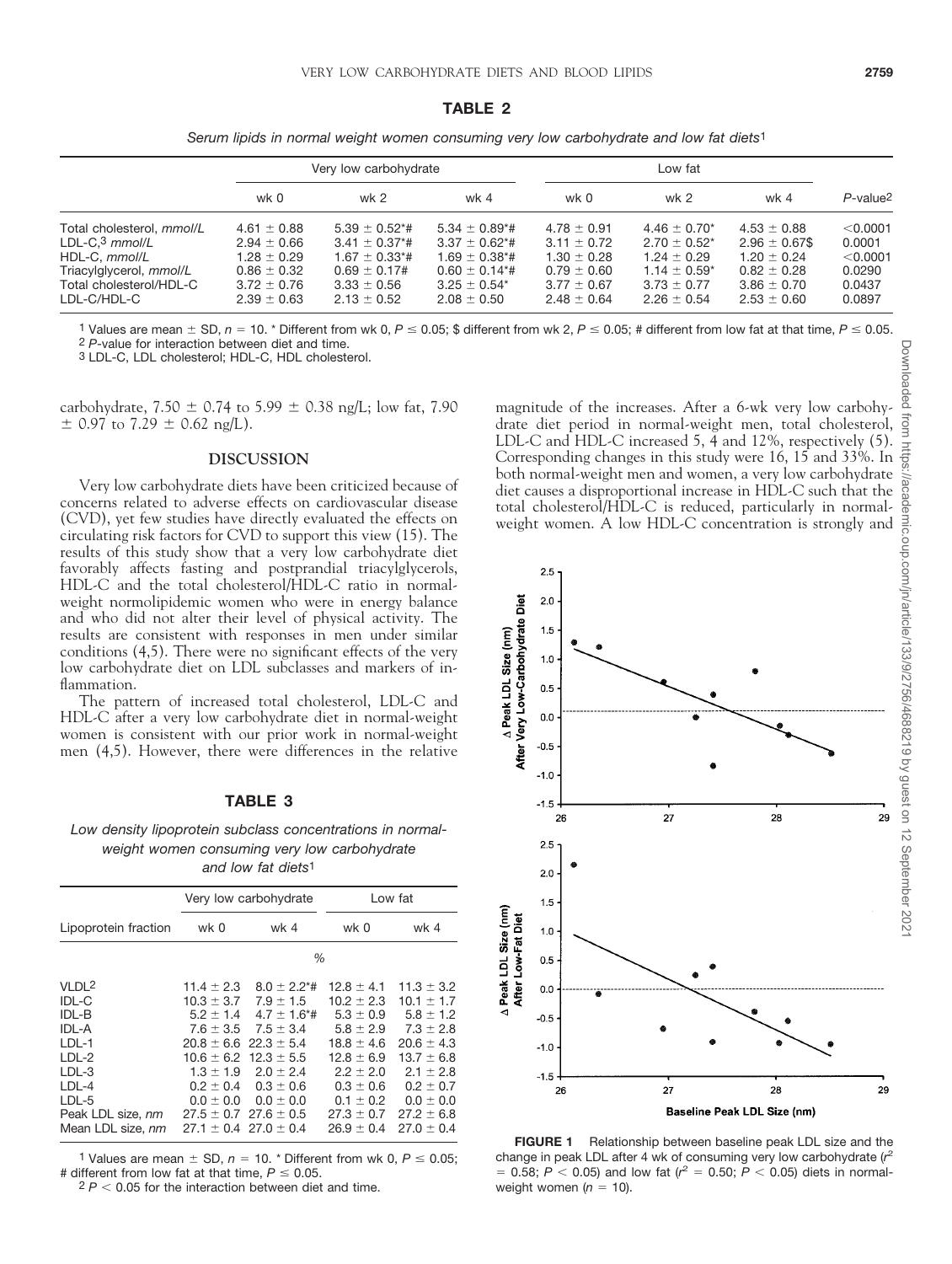

**FIGURE 2** Serum triacylglycerol concentrations after ingestion of a high fat meal at baseline and after 4 wk of consuming very low carbohydrate and low fat diets in normal-weight women. Values are means  $\pm$  sem,  $n = 10$ . There were significant time ( $P < 0.0001$ ) and diet  $\times$  time ( $P = 0.039$ ) effects.

inversely associated with risk for coronary heart disease and a high HDL-C is associated with reduced risk (16). In the Adult Treatment Panel III (17), a high HDL-C concentration  $>1.55$  $mmol/L$  ( $\geq 60$  mg/dL) is considered a negative risk factor, and its presence evokes removal of one risk factor from the total count used for setting treatment goals for LDL-C. Before consumption of the very low carbohydrate diet, 20% of women met the criterion of high HDL-C ( $\geq 60$  mg/dL); after the very low carbohydrate diet, 80% met this criterion.

The large increase in HDL-C could have been due to increased production by hepatocytes and the intestinal mucosa and/or increased lipoprotein lipase (LPL)-mediated catabolism of triacylglycerol-rich lipoproteins, which results in disassociation of surface components (i.e., unesterified cholesterol, apoprotein and phospholipid) that are acquired by HDL-C. In mice overexpressing the gene encoding LPL, there is a correlation between increasing postheparin LPL activity and increasing HDL-C, which becomes stronger after consumption of a high fat diet (18). In humans, moderate-to-high fat diets (46–65% of total energy) significantly increase postheparin plasma LPL activity and skeletal muscle LPL activity (19–21), and LPL activity is positively correlated with HDL-C (22–25), especially in response to high fat diets (19). Although speculative, increased tissue expression and activity of LPL may partially explain the mechanism by which very low carbohydrate diets increase HDL-C.

The significant reduction in postprandial lipemia is also consistent with the notion that increased LPL activity may contribute to the lipoprotein changes induced by a very low carbohydrate diet. Although the women in this study had significantly lower fasting and postprandial TAG levels than the men in our previous study (5), the relative reduction in postprandial lipemia was similar (women -31% and men –29%). The very low carbohydrate diet also significantly reduced fasting triacylglycerol concentrations (-30%), suggesting that a decrease in VLDL production rate contributed as well to the reduced postprandial lipemia because a greater VLDL-triacylglycerol pool size competes with triacylglycerols from intestinal origin for removal during the postprandial period. Because fasting and postprandial triacylglycerols are independent risk factors for CVD (26,27), the significant reductions are indicative of decreased CVD risk.

In contrast to our findings in men, there were no changes in the relative percentage or concentration of LDL subclasses after consumption of the very low carbohydrate diet, which may have been because the women had larger particles than the men in our earlier study (5). Previous studies have shown that women have significantly larger, more buoyant LDL particles than men (28–30), even after adjustment for sex-specific differences in triacylglycerols and visceral adipose tissue (31). In men, increasing dietary fat results in larger particles (18) and decreasing fat intake results in smaller particles (32,33). In this study, the response of LDL size to a very low carbohydrate diet was dependent on starting levels (i.e., women with lower peak LDL diameters demonstrated larger increases in response to a low carbohydrate diet). This was true in our earlier study of normal-weight men as well (5). Thus, in men and women with larger LDL particles, a very low carbohydrate diet has little or no effect on LDL subclass distribution, whereas in subjects with a predominance of smaller particles, there appears to be a movement toward larger particles.

Atherosclerosis is no longer considered a disease characterized merely by accumulation of lipid in the arterial wall. There ized merely by accumulation of lipid in the arterial wall. I here  $\frac{1}{2}$  is now substantial evidence revealing the important role of  $\frac{1}{6}$ inflammation at all stages of atherosclerosis (6,7). We measured hs-CRP as a marker of systemic inflammation and the proinflammatory cytokines IL-6 and TNF- $\alpha$  because they activate CRP production in the liver. Our results indicate that short-term manipulation of the macronutrient ratio does not  $\frac{5}{2}$  short-term manipulation of the macronutrient ratio does not  $\frac{5}{2}$ affect any of these markers in normal-weight, normolipidemic women. Weight loss has been shown to reduce hs-CRP levels in overweight women (34,35). Thus, a hypoenergetic very low carbohydrate or low fat diet, if used for weight loss, may lower hs-CRP as was shown in a recent study (10).

The results of this study should not be used to make recommendations to the public. This study involved a relatively small and homogenous sample of normal-weight, normolipidemic women. However, the differences in lipid responses to the diets were significant, the results are consistent with our previous work in men and the results agree with data reported by other laboratories, thus making a type I error unlikely (i.e., incorrectly rejecting the null hypothesis). The results indicate that more research should be conducted on larger, more diverse populations for longer periods of time.

In summary, a short-term isoenergetic very low carbohydrate diet significantly decreased fasting and postprandial triacylglycerols, increased HDL-C, decreased the total cholesterol/ HDL-C ratio and did not affect markers of inflammation. Our results indicate that in the short term, there is not an adverse response in terms of accepted biomarkers of cardiovascular disease risk in healthy normolipidemic women, even in the absence of large reductions in body mass.

## **ACKNOWLEDGMENTS**

We thank Gary Handelman, Ira Ockene and Eric Rawson for their contributions in analyzing C-reactive protein, Mary Dinehart and Monica Lebre for dietary analyses and the subjects for making this study possible.

### **LITERATURE CITED**

1. Blackburn, G. L., Phillips, J. C. & Morreale, S. (2001) Physician's guide to popular low-carbohydrate weight-loss diets. Clev. Clin. J. Med. 68: 761–774. 2. St Jeor, S. T., Howard, B. V., Prewitt, T. E., Bovee, V., Bazzarre, T. & Eckel, R. H. (2000) Nutrition Committee of the Council on Nutrition, Physical Activity, and Metabolism of the American Heart Association. Dietary protein and weight reduction: a statement for healthcare professionals from the Nutrition Committee of the Council on Nutrition, Physical Activity, and Metabolism of the American Heart Association. Circulation 104: 1869–1874.